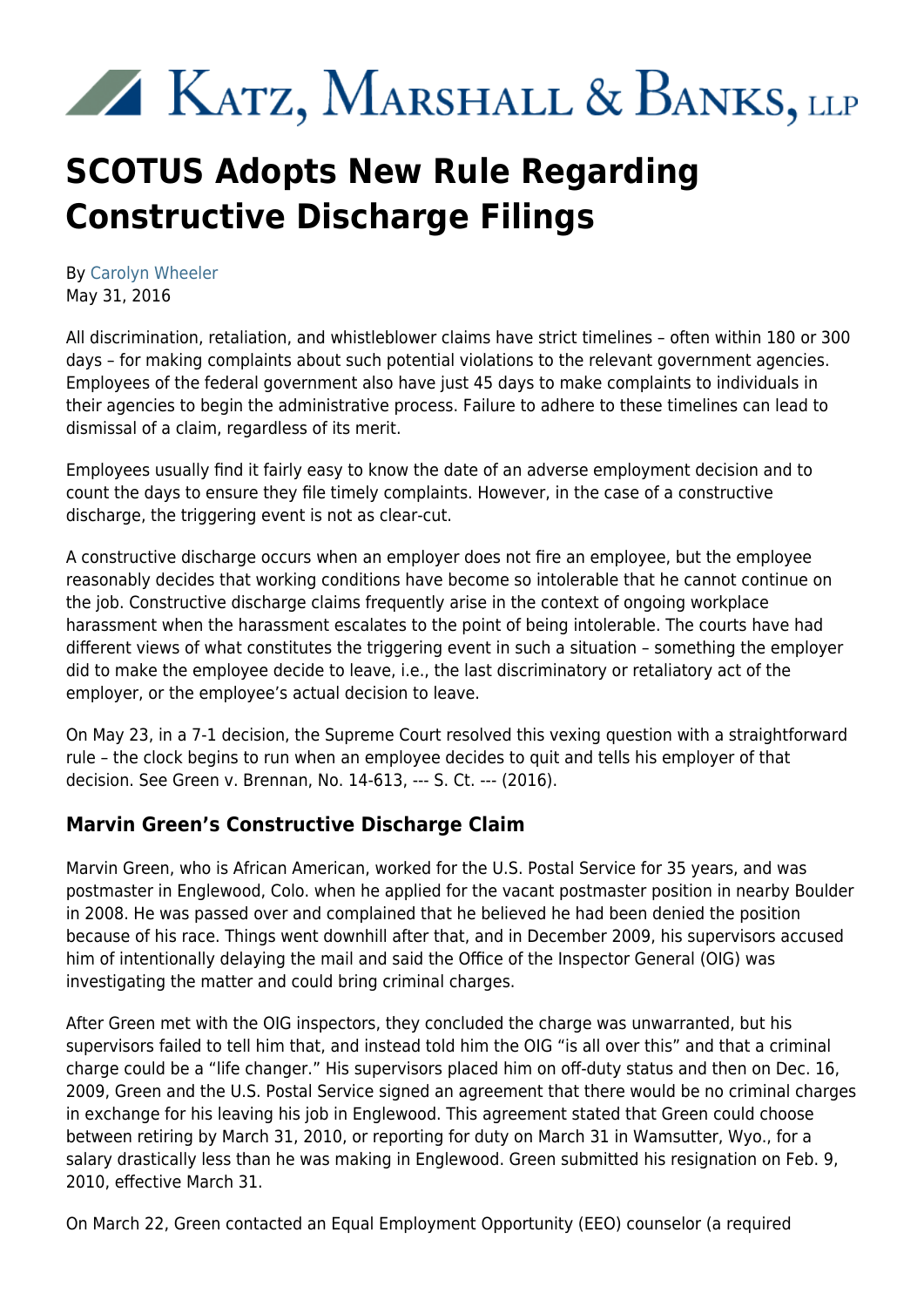administrative step for federal employees) to report an unlawful constructive discharge. He alleged that his supervisors had threatened him with criminal charges and negotiated the resulting settlement giving him the option to retire or move to Wyoming at a lower salary in retaliation for his earlier complaint of race discrimination. An employee who wishes to challenge a discriminatory or retaliatory employment action must contact an EEO counselor within 45 days. March 22 was 41 days after Green submitted his resignation, but 96 days after he signed the settlement agreement.

Green filed suit in the Federal District Court for the District of Colorado, alleging constructive discharge. The government moved for summary judgment on the ground that Green had not made timely contact with an EEO counselor. The district court granted the motion and the 10th Circuit affirmed. The lower courts held that the retaliation Green challenged encompassed only the U.S. Postal Service's actions, and not Green's independent decision to resign. Therefore his 45-day time period for contacting an EEO counselor started to run on Dec. 16, 2009, and he waited too long to make that contact.

#### **The Supreme Court Takes the Case**

Because the lower courts have adopted conflicting rules about the trigger date for a claim of constructive discharge, the Supreme Court took the case to resolve the split.

The Court first noted that the federal sector regulations telling employees they have 45 days to contact an EEO counselor do not actually explain what event starts the clock running in a case like this. The Court thus relied primarily on the fundamental rule governing all limitations periods – that the time begins when a plaintiff has a cause of action. Further, a cause of action does not exist for purposes of triggering the limitations period until the plaintiff can file suit and be entitled to relief. In a case of constructive discharge, the Court explained, the plaintiff has no complete cause of action until he actually resigns.

The Court identified three reasons for adopting that rule in this case:

- (1) a resignation is a necessary component of the claim for constructive discharge;
- (2) nothing in the governing regulations compels a different rule; and
- (3) as a practical matter, this rule makes administration of the law simpler and fairer.

In discussing the fact that a resignation is an essential component of a constructive discharge claim, the Court did not plough new ground. It had already made this point 12 years ago in Pennsylvania State Police v. Suders, 542 U.S. 129 (2004), where it held that a claim of constructive discharge requires proof of two facts – that an employer created intolerable working conditions that would lead a reasonable person to resign and that the plaintiff in fact did resign. In the Green case, the Court simply applied that understanding of the nature of a constructive discharge claim to the issue of when the claim actually arises and reached to common-sense conclusion that the claim cannot arise until the employee resigns.

The Court rejected the notion that the language in the regulation calls for an exception to this rule. The regulation says a federal employee must complain within 45 days of "the matter alleged to be discriminatory" and many defendants (although not the government in this case) have argued that the discriminatory matter must be the actions of the employer, not the decision of the employee. The Court explained that a constructive discharge is the same as a regular discharge for purposes of the time trigger because the resignation is attributed to the employer's conduct and thus is an essential part of the "matter" about which the plaintiff is complaining.